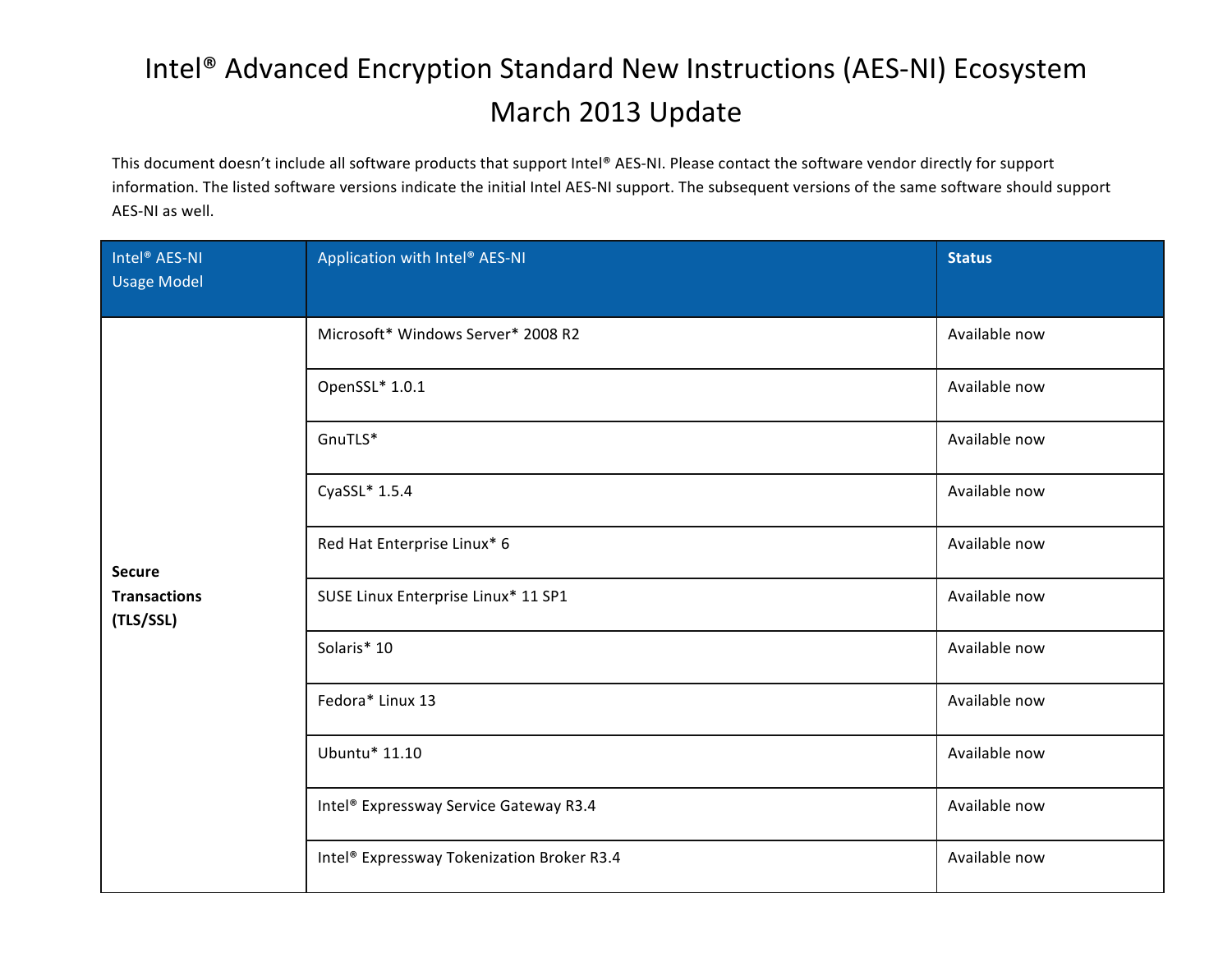|                                      | Checkpoint* Endpoint Security R73 FDE 7.4 HFA1                                  | Available now |
|--------------------------------------|---------------------------------------------------------------------------------|---------------|
|                                      | McAfee Endpoint Encryption* 6.0 with ePolicy Orchestrator* 4.5                  | Available now |
|                                      | Microsoft BitLocker* WS2008R2                                                   | Available now |
| <b>Full Disk</b>                     | Symantec* PGP Universal 10.1                                                    | Available now |
| <b>Encryption</b><br><b>Software</b> | WinMagic* SecureDoc* 5.2                                                        | Available now |
|                                      | Dell* Data Protection for windows system                                        | Available now |
|                                      | FileVault* Version 2 (Mac OS X Lion)                                            | Available now |
|                                      | TrueCrypt* 7.0                                                                  | Available now |
|                                      | Sophos* SafeGuard Easy 6.0/SafeGuard Device Encryption 6.0                      | Available now |
|                                      | Oracle* Berkeley* DB 11.2.5.0.26                                                | Available now |
|                                      | Oracle* Database* 11.2.0.2                                                      | Available now |
| Enterprise                           | IBM* InfoSphere* Guardium Data Encryption for DB2*                              | Available now |
| <b>Applications</b>                  | IBM* WebSphere* Application Server                                              | Available now |
|                                      | IBM* J9 Java 7 SR3                                                              | Available now |
|                                      | SAP* Netweaver*, HANA*, and Business ByDesign* (software as a service) products | Available now |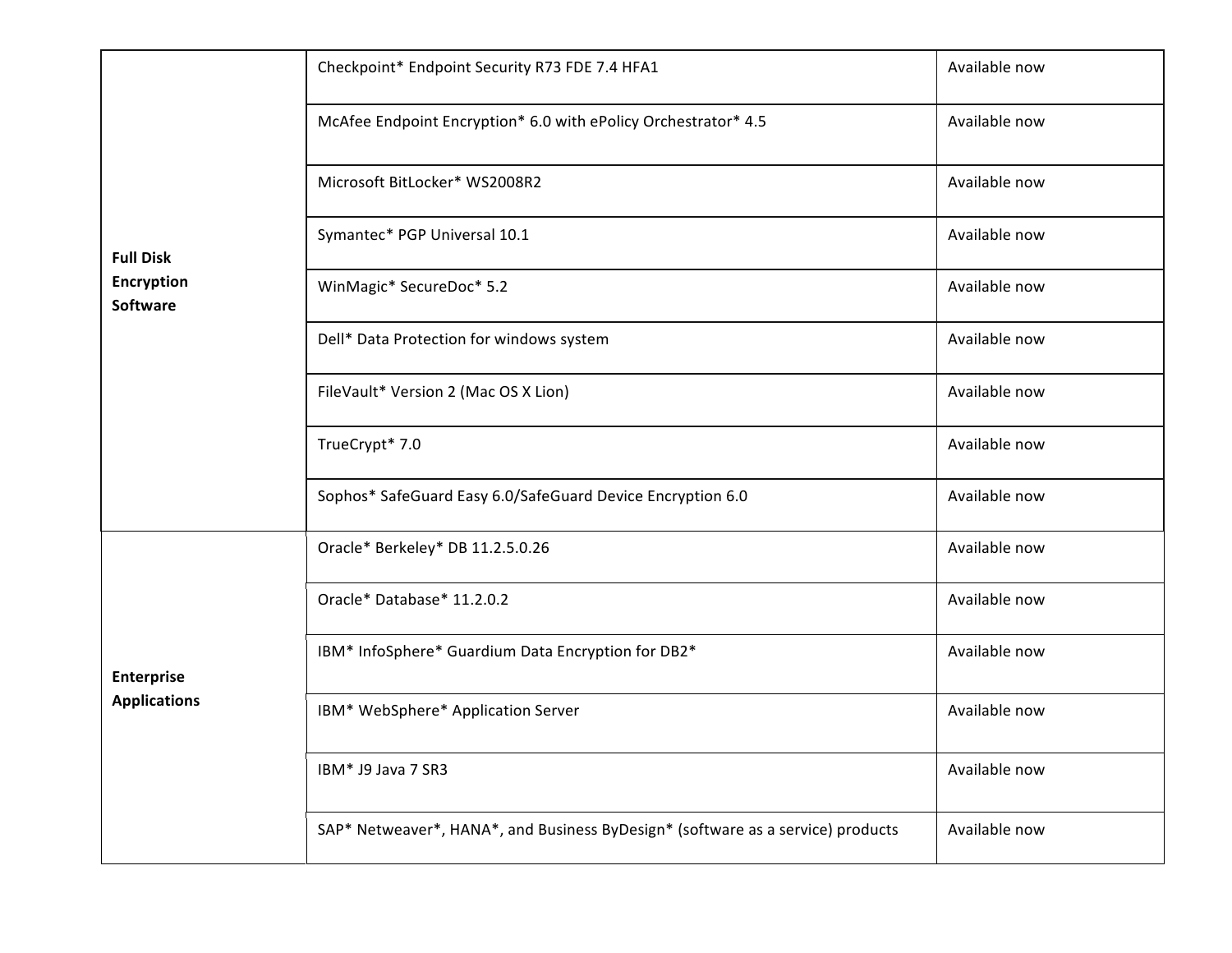| Red Hat* JBoss* Enterprise Application Platform (v5/v6)                                                  | Available now |
|----------------------------------------------------------------------------------------------------------|---------------|
| VMware* ESX 4.0 U1 (supports AES-NI usage in the guest OS)                                               | Available now |
| VMware* vSphere* 5.1 (supports AES-NI natively in IPSec)                                                 | Available now |
| Microsoft* Hyper-V* Server 2012 (supports AES-NI usage in the guest OS)                                  | Available now |
| Citrix* XenServer 5.6 (supports AES-NI usage in the guest OS)                                            | Available now |
| Citrix* XenClient 1.0                                                                                    | Available now |
| Oracle* VM 3.0 (supports AES-NI usage in the guest OS)                                                   | Available now |
| Xen 4.0.1 (supports AES-NI usage in the guest OS)                                                        | Available now |
| KVM* (supports AES-NI usage in guest OS)                                                                 | Available now |
| Hitachi* Virtualization Manager (HVM, also known as Virtage*) (supports AES-NI usage<br>in the guest OS) | Available now |
| InterSystems* Caché* 2012.2                                                                              | Available now |
| Vormetric* Encryption 5                                                                                  | Available now |
| Intel® Distribution for Apache Hadoop* (IDH)                                                             | Available now |
| Gazzang zNcrypt*                                                                                         | Available now |
|                                                                                                          |               |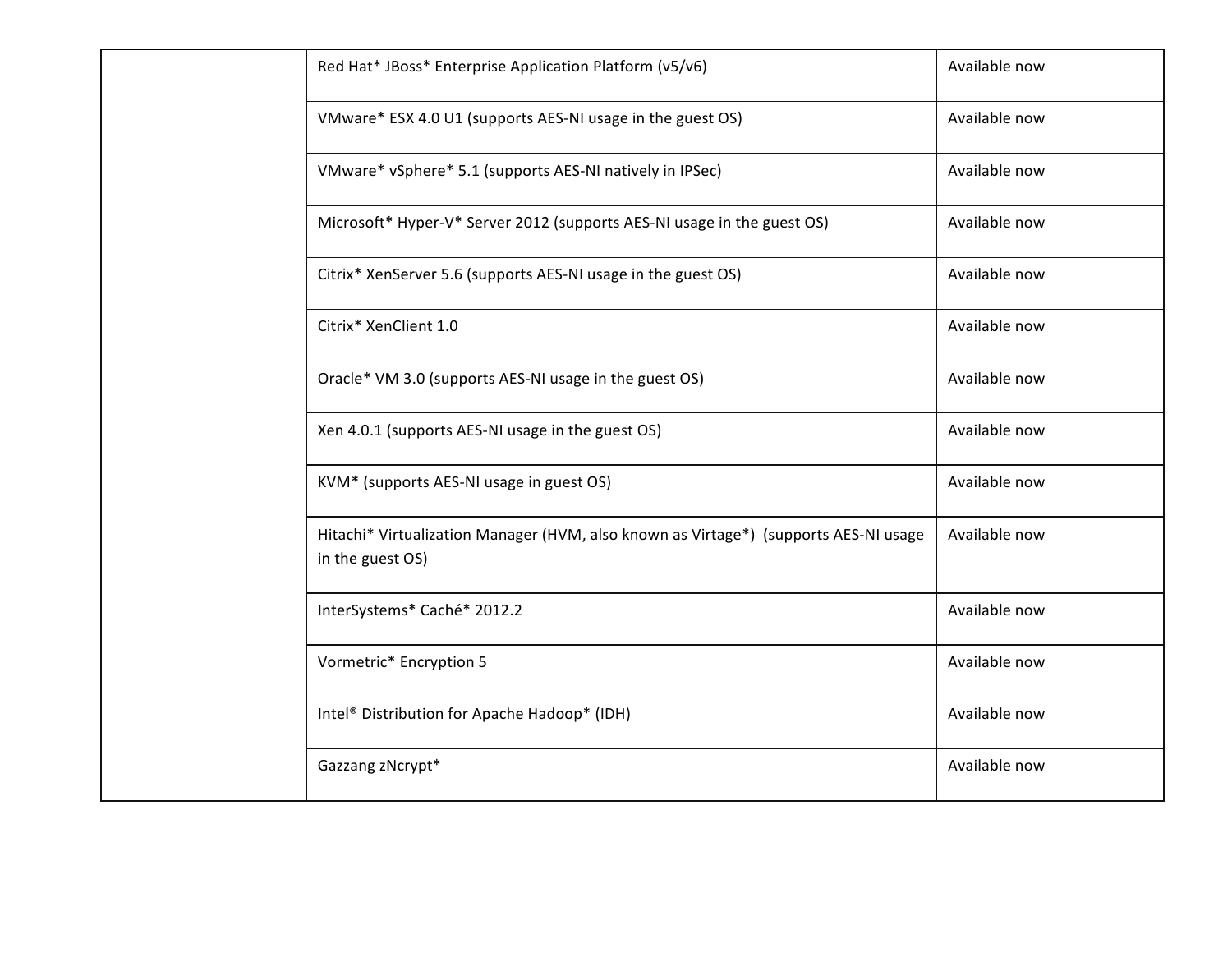|                                  | Intel®Complier, V11.0                                        | Available now |
|----------------------------------|--------------------------------------------------------------|---------------|
|                                  | Microsoft* Visual Studio 2008 SP1                            | Available now |
|                                  | GNU Compiler Collection, GCC v4.4.0                          | Available now |
|                                  | Microsoft Crypto Next Generation*, CNG WS2008R2              | Available now |
|                                  | Intel® Integrated Performance Primitives crypto library V7.0 | Available now |
| <b>Tools</b><br><b>Libraries</b> | Network Security Services, NSS 3.12.3                        | Available now |
|                                  | OpenJDK* 1.6 (via NSS)                                       | Available now |
|                                  | Solaris* 10 Java Cryptographic Framework                     | Available now |
|                                  | RSA* BSAFE Crypto Kernel                                     | Available now |
|                                  | SAP* SAPCryptoLib                                            | Available now |
|                                  | IBM* Global Security Kit (GSKit)                             | Available now |
|                                  | IAIK-JCE version 5.0                                         | Available now |
|                                  | Linux Crypto API                                             | Available now |
|                                  | Crypto++* Library 5.6.1                                      | Available now |
|                                  | Libgcrypt* version 1.5.0                                     | Available now |
|                                  | Dm-crypt                                                     | Available now |